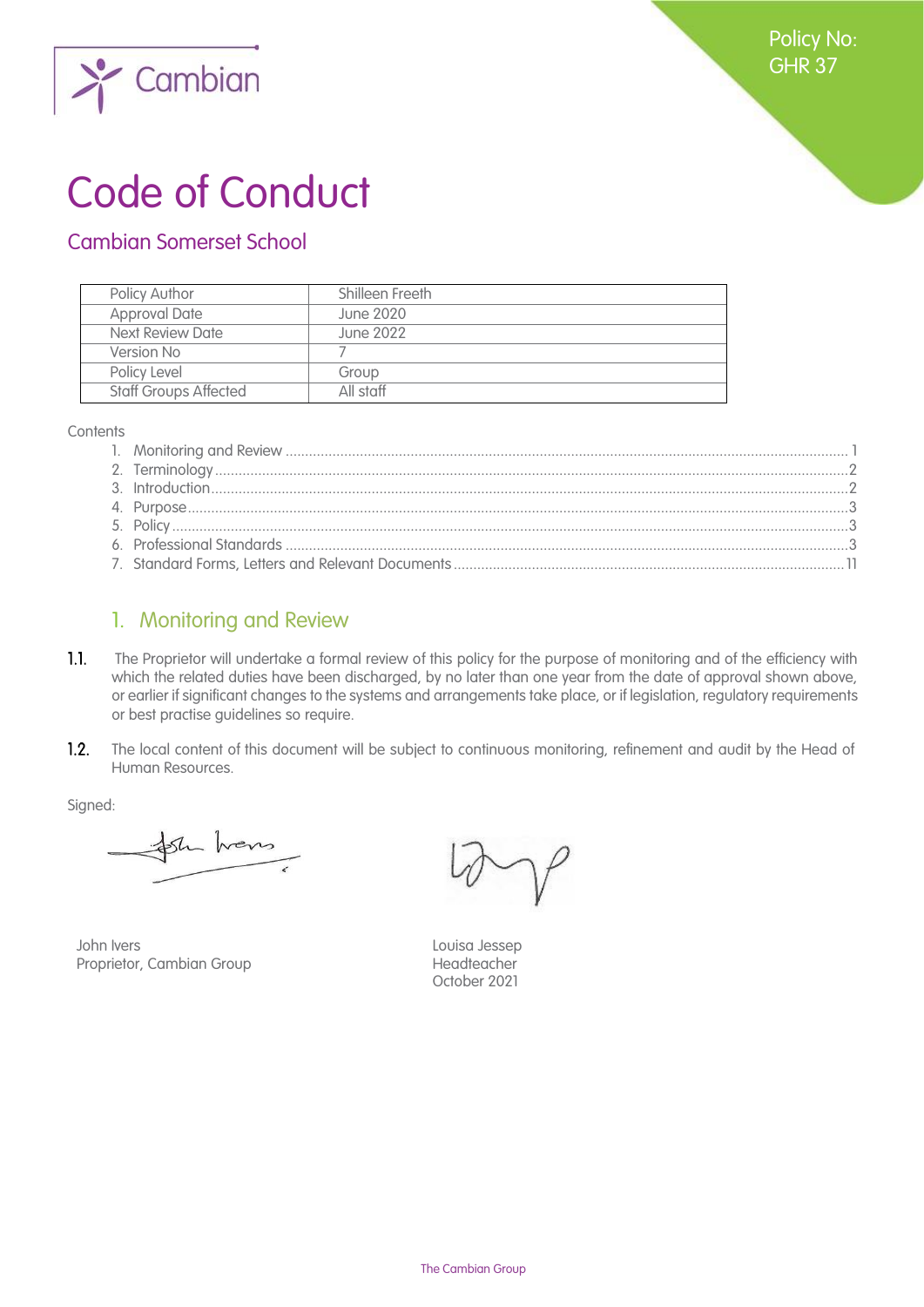Print Date: 11-Dec-20 Page 1 of 12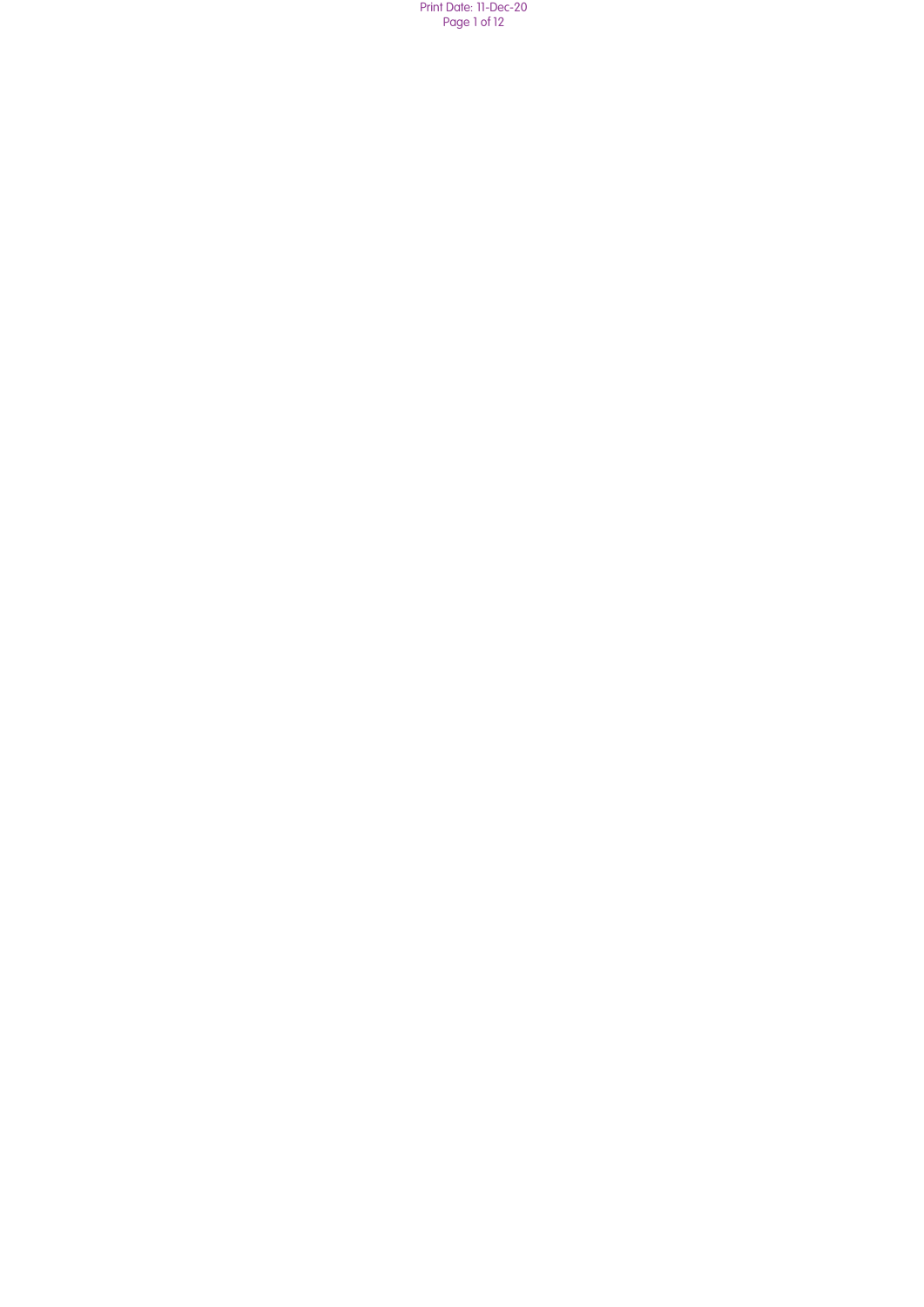

# 2. Terminology

<span id="page-2-0"></span>

|  |  | 2.1. Our aim is to use consistent terminology throughout this policy and all supporting documentation as follows: |  |  |  |  |
|--|--|-------------------------------------------------------------------------------------------------------------------|--|--|--|--|
|--|--|-------------------------------------------------------------------------------------------------------------------|--|--|--|--|

| 'Establishment' or 'Location | this is a generic term which means the Children's school -<br>Somerset School                                                                                                                            |
|------------------------------|----------------------------------------------------------------------------------------------------------------------------------------------------------------------------------------------------------|
| Individual                   | means any child or young person under the age of 18 or young<br>adult between the ages of 18 and 25. At Somerset School we<br>have Young people attending between the ages of 10-18.                     |
| Service Head                 | This is the senior person with overall responsibility for the school.<br>At Somerset School this is the Head teacher who is Louisa<br>Jessep                                                             |
| Key Worker                   | Members of staff that have special responsibility for Individuals<br>residing at or attending the Establishment.                                                                                         |
| Parent, Carer, Guardian      | means parent or person with Parental Responsibility                                                                                                                                                      |
| <b>Regulatory Authority</b>  | Regulatory Authority is the generic term used in this policy to<br>describe the independent regulatory body responsible for<br>inspecting and regulating services. At Somerset school this is<br>Ofsted. |
| Social Worker                | This means the worker allocated to the child/family. If there is no<br>allocated worker, the Duty Social Worker or Team Manager is<br>responsible.                                                       |
| <b>Placing Authority</b>     | Placing Authority means the local authority/agency responsible<br>for placing the child or commissioning the service                                                                                     |
| Staff                        | Means full or part-time employees of Cambian, agency workers,<br>bank workers, contract workers and volunteers.                                                                                          |

# 3. Introduction

- <span id="page-2-1"></span>3.1. This policy deals with the requirement for all employees to conduct themselves in a professional and appropriate manner as expected of Cambian Group employees throughout their employment both inside and outside of the workplace.
- 3.2. It applies to all staff in our locations as well as being engaged in offsite activities.
- 3.3. Make sure you are familiar with the detail and what is expected of you under this and all Cambian policies.
- 3.4. Failure to comply with this policy may lead to formal disciplinary action in line with the policy GHR27 Disciplinary Procedure.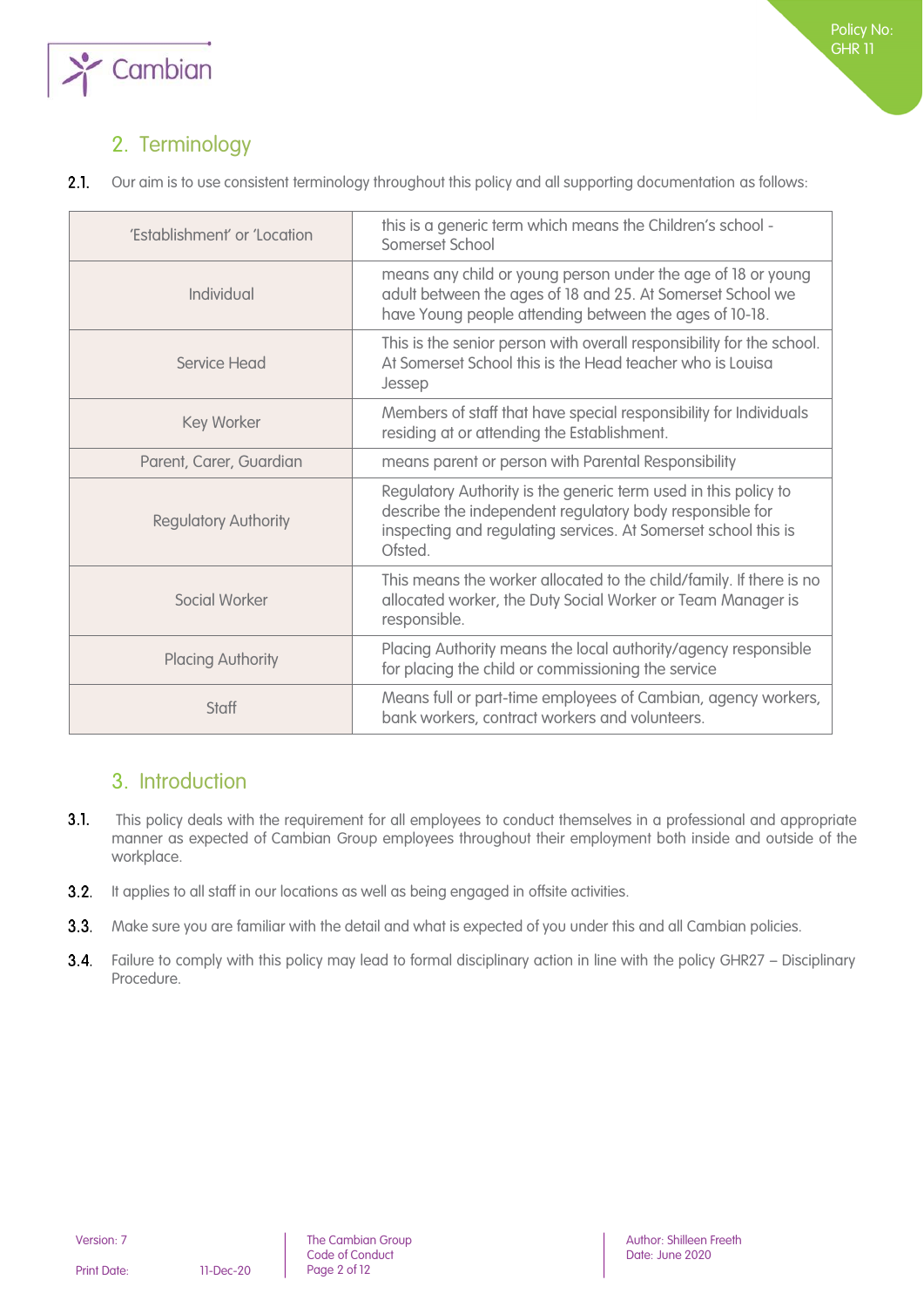

## 4. Purpose

- <span id="page-3-0"></span>4.1. To provide a list of statements that describe the standards and expectations of professional conduct required for employees.
- 4.2. Whilst this document covers a number of key issues and common themes, it is not exhaustive, and employees are expected to conduct themselves professionally and appropriately at all times and adhere to local guidelines and directives as well as those highlighted within this document.
- **4.3.** To embody Cambian's guiding principles and our commitment to compliance of legislation, regulatory requirements, other practice guidance and maintaining best practice for all individuals in our care.
- 4.4. To protect individuals in our care and employees, by promoting best practice.
- 4.5. To assist in the establishment and maintenance of appropriate and professional behaviour from employees regardless of position.
- **4.6.** To provide information to individuals outlining professional expectations of Cambian employees.
- 4.7. To maintain professional standards of behaviour that are befitting to the nature of the Cambian Group.
- <span id="page-3-1"></span>4.8. To avoid any damage to, and to protect the reputation of the Company.

## 5. Policy

- 5.1. Employees must be aware that it is their responsibility to comply with all legislative and regulatory requirements relative to their job role.
- **5.2.** Cambian encourage employees in all establishments to achieve and maintain the highest possible standards of conduct and behaviour.
- **5.3.** All members of staff shall be made aware of and have access to the Code of Conduct for employees.
- **5.4.** The guidance and details of the Code of Conduct for employees shall be covered in all induction programmes.
- **5.5.** If an employee observes a colleague, contractor or visitor behaving inappropriately they should discuss this immediately with their Manager or HR Business Partner.

## <span id="page-3-2"></span>6. Professional Standards

#### Political Activity

6.1. Cambian recognises the right of employees to hold political opinions and to take part in political activity in their own time, it also recognises that politics is a subject on which individuals hold many different views. It is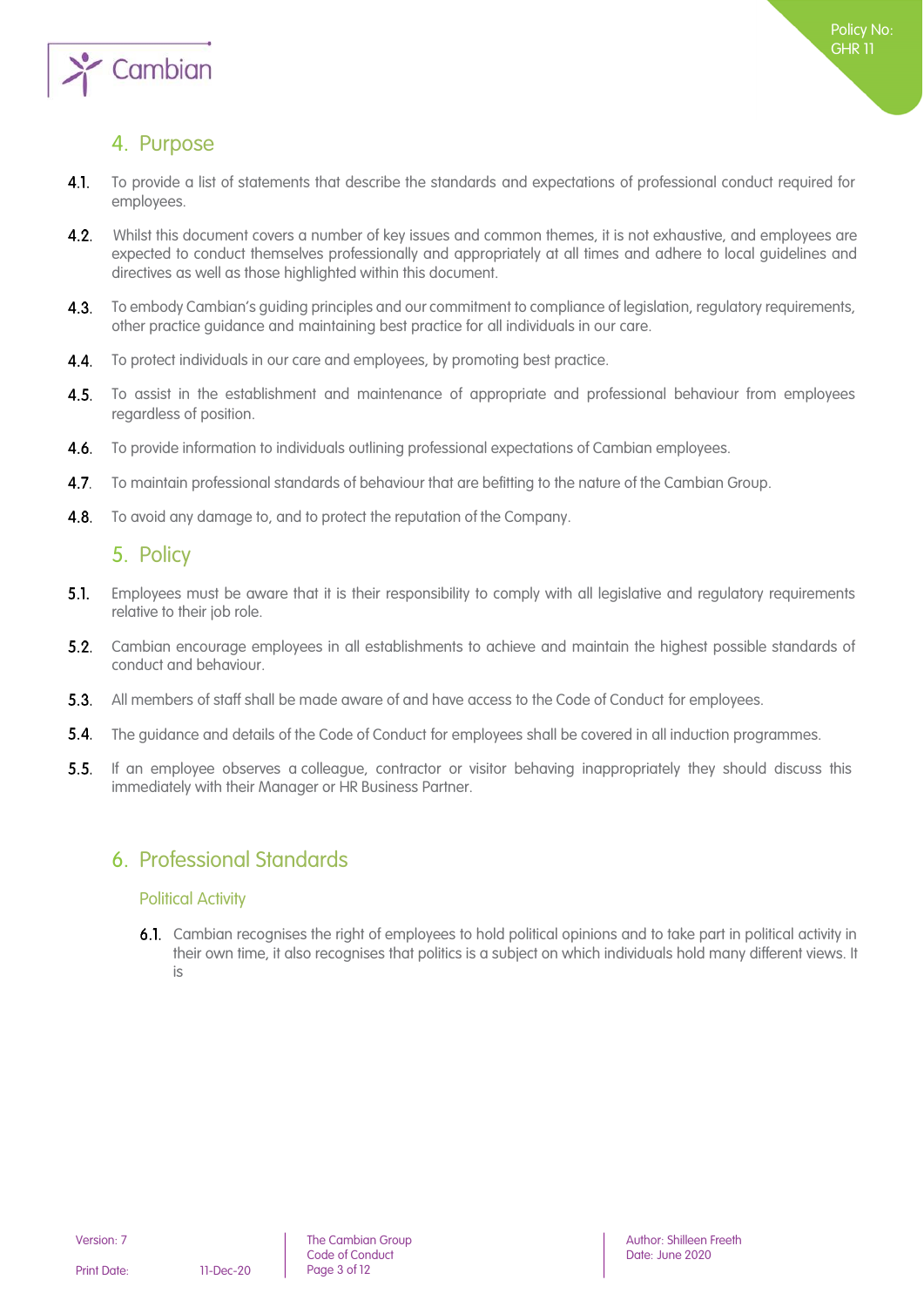

therefore, the Company's policy that employees may not take part in any type of political activity while at work, during work time, on work premises, or use any of the Company's resources to do so.

Policy No: **GHR 11** 

- 6.2. The Company's aim is to provide a working environment in which all staff feel comfortable and in which everyone is treated with respect and dignity.
- 6.3. The Company's policy is therefore that colleagues, visitors, suppliers and service users should not be exposed to employees' personal political views at any time.
- 6.4. The Company recognises that activity of this nature may take place outside of work however, employees should not conduct themselves in a way that could be detrimental to the Company or its reputation. Such activity must not:
	- 6.4.1. Interfere in any way with the work of the employee or the Company.
	- 6.4.2. Bring, or risk bringing, the Company's name into disrepute.
	- 6.4.3. Take place on any Company premises.
	- 6.4.4. Involve any criminal activity or behaviour.

#### Work related social events

- 6.5. Although such social events usually take place away from the workplace and outside of normal working hours, the organisation's standard code of conduct applies to such events.
- 6.6. It is in everyone's interests to impose certain rules of conduct for the protection and comfort of all. Specifically, employees who attend work-related social events must adhere to the following rules and principles:
	- 6.6.1. It is strictly forbidden for any employee to use or carry illegal drugs, including cannabis at any time, including at any work-related social event whether on Company premises or not.
	- 6.6.2. The Company policy GHR 02 Harassment and Bullying applies to all work-related social events.
	- 6.6.3. Employees should not do or say anything at a work-related social event that could offend, intimidate, embarrass or upset any other person, whether intended as a joke or not.
	- 6.6.4. Swearing and abusive or offensive language or behaviour is unacceptable at any time, including at work-related social events.
	- 6.6.5. Employees must not behave in any way or take any action at any time, including at a work-related social event that could bring the Company's name into disrepute.
- 6.7. Any breach of the above rules will render the employee liable to disciplinary action under the Company's disciplinary procedure, up to and including summary dismissal.
- 6.8. The above rules are in place for the benefit of all employees and to ensure that everyone can enjoy workrelated social events in an atmosphere of conviviality without fear of being made to feel uncomfortable by another employee's conduct.
- 6.9. For the avoidance of doubt these principles apply to all social activity related to work including selforganised team events.

#### Personal relationships at work

The Company recognises that employees who work together may form personal friendships and, in some cases, close personal relationships. While it does not wish to interfere with these personal relationships, it is necessary to ensure that all employees behave in an appropriate and professional manner at work. The

Print Date: 11-Dec-20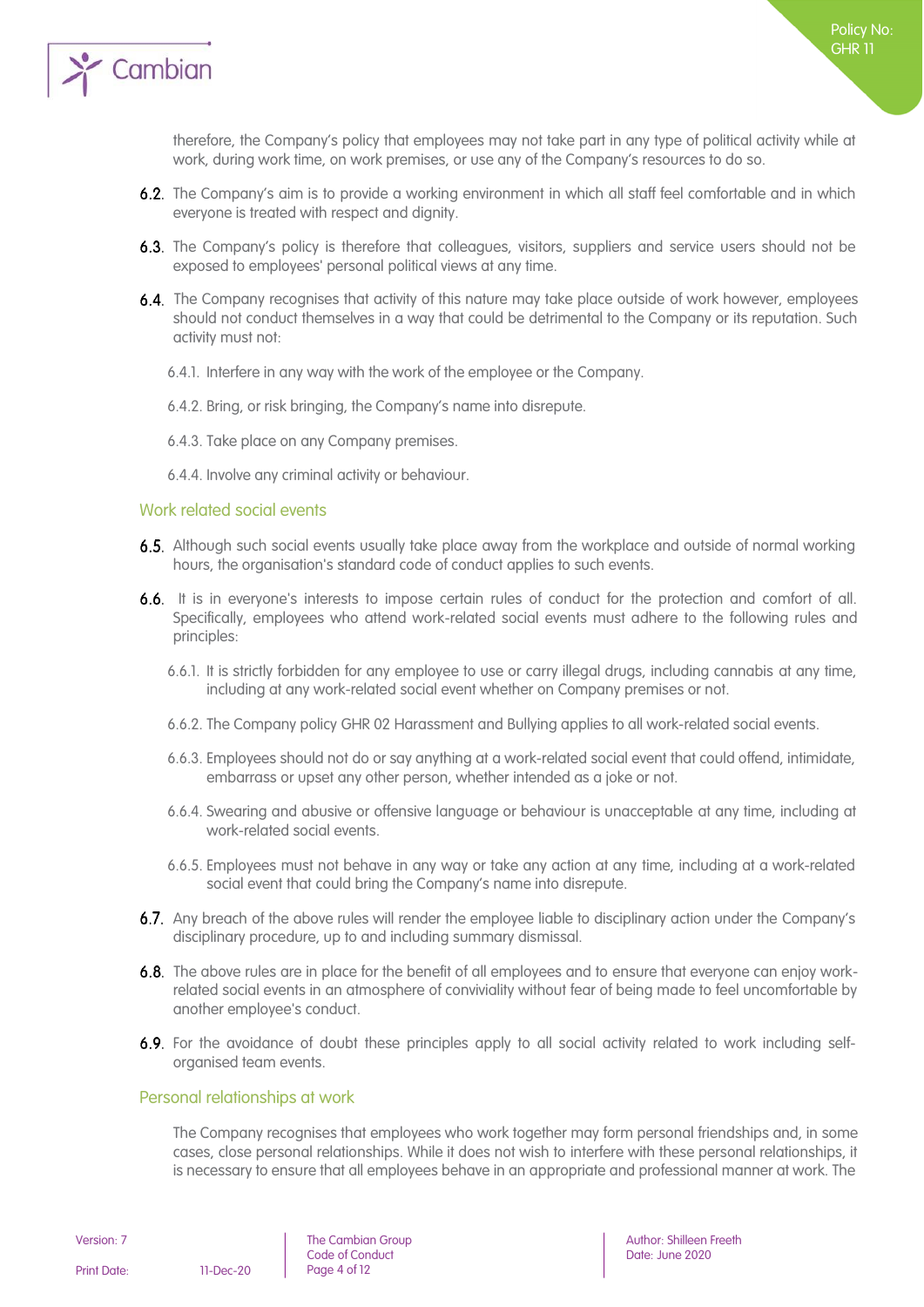

- 6.10. Any employee who develops a close personal relationship with another employee, must declare this relationship with their Manager at the first available opportunity.
- 6.11. Any employee who is involved in a close personal relationship with another employee or contractor, must not allow that relationship to influence their conduct while at work.
- 6.12. Intimate behaviour during work time, for example kissing, touching, holding hands, or sexual contact of any kind is expressly prohibited.
- 6.13. This rule applies during all working time, whether at the normal workplace, or elsewhere. Any breach of this rule will be regarded as a disciplinary offence leading to disciplinary action.
- 6.14. An employee who embarks on a close personal relationship with a colleague must declare the relationship to their manager even if they feel that this is a casual relationship.
- **6.15.** If the relationship is between a Senior member of staff or Manager and an employee whom they supervise, the relationship should be declared to a more senior Manager. The information declared will be treated with strict confidence.
- 6.16. To avoid a situation in which an employee has Managerial authority over another with whom they have a close personal relationship, the Company reserves the right to elect to transfer one or both of the employees in the relationship to another location/department, and if appropriate under different line management. In these circumstances, the Company will consult both of the employees and seek to reach a satisfactory agreement regarding the transfer of one or both of them.

#### Criminal offences

- 6.17. An employee must inform their Manager immediately where an allegation is made regarding them and/or they are under investigation for a criminal act (including road traffic offences), or they have been arrested in connection with a criminal action. This must be confirmed in writing at the earliest opportunity. They must also inform their Manager in writing if they have been found guilty and convicted of any offence or received a police caution.
- 6.18. Failure to disclose this information may lead to disciplinary action under the Company's disciplinary procedure, up to and including summary dismissal.
- 6.19. If an employee commits a criminal offence outside employment, the Company reserves the right to investigate the matter to ascertain whether there is any connection between the offence and the employee's employment, and the impact of this situation. If there is any adverse finding in this respect, this could result in disciplinary action under the Company's disciplinary procedure, up to and includingsummary dismissal.

#### Equality, diversity and inclusion

6.20 It is the responsibility of every employee, regardless of position, to promote inclusivity and diversity. The Company seeks to ensure that the workplace is supportive of its staff and one where individual respect is shown to everyone regardless of age, disability, gender reassignment, marriage or civil partnership,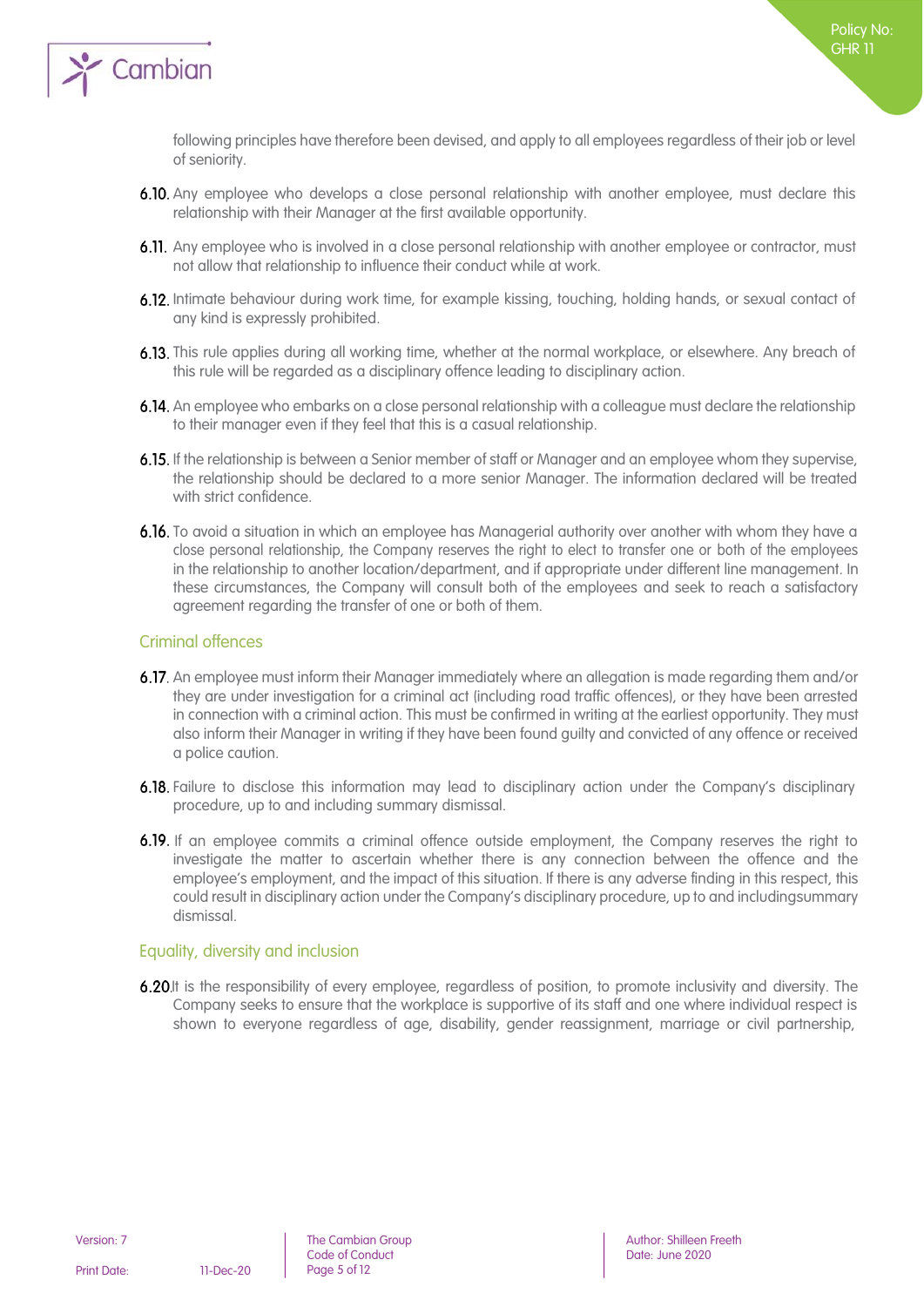

pregnancy or maternity, race, ethnic background, culture, sexual orientation, religion or belief, sex or any other factor.

6.21. All employees should be supported to perform to their full potential.

#### Fraud

- 6.22. Any attempt to secure an unlawful gain of any kind, could result in disciplinary action under the Company's disciplinary procedure, up to and including summary dismissal.
- 6.23. Where appropriate, a report will also be made to the relevant authority which could lead to prosecution.
- 6.24 More information can be found in GHR 31 Anti Bribery and Corruption.

#### Conflict of interest

6.25 It is important that, where decisions are made, which have a significant effect on the Company or any of its employees, and others, they are taken in a fair and balanced way. Any potential conflicts of interest must be declared so that individuals are not involved in decisions that could be regarded as biased. This would be considered to be a breach of the Company Code of Conduct for employees.

#### Mobile phones and other technology

6.26. This policy applies to the use of mobile telephones provided by the Company and also to the use of personal mobile phones and other equipment such as smart watches, while employees are considered to be at work, regardless of location.

Work Mobile phones

6.27 Work Mobile telephones are provided at the discretion of the Company on the basis of business need, and must be returned prior to the last day of employment.

Personal mobile phones and other technical or smart devices

**6.28** Personal mobile phones and other devices which offer the same facilities (for example, smart watches) should not be used at all during working hours and should be stored with your personal belongings away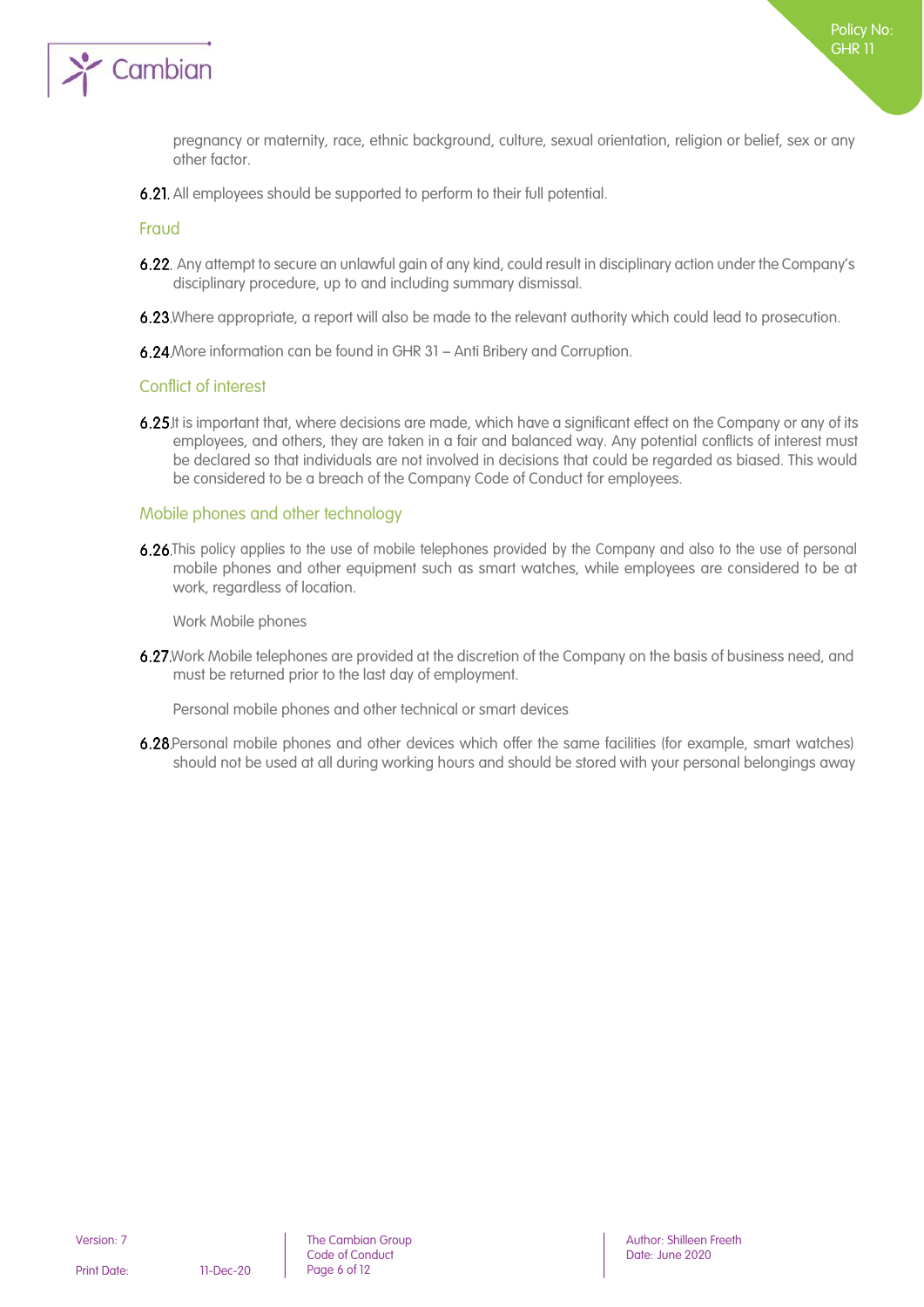

from where you are working. For the avoidance of doubt please refer to local direction and speak to your Manager regarding the use of such equipment.

Policy No: GHR 11

- 6.29. In the event that you feel you may need to be contacted from an external party whilst you are at work, please discuss this with your Manager and they can arrange for a message to get to you if needed.
- 6.30 Using a hand-held mobile telephone, or other hand-held device that performs an interactive communication function by transmitting or receiving data, while driving is dangerous, and against the law.
- 6.31. 'Driving', for these purposes includes any time while the vehicle is on the road and its engine is running, even if the vehicle is stationary. This includes time spent stopped at traffic lights or during other hold-ups.
- 6.32. Interactive communication function' includes sending or receiving oral or written messages or still or moving images, or providing access to the internet.
- 6.33.A mobile telephone or other device is "hand held" if it is, or must be, held at some point during the course of making or receiving a call, including to dial a number, or performing any other interactive communication. Any device cradled between the ear and the shoulder is deemed to be hand held
- 6.34. The exception to these restrictions is where the use of a hand-held mobile telephone or other device is to contact the emergency services on 999 or 112 in the case of a genuine emergency and in circumstances in which it is unsafe or impracticable for the employee to stop driving in order to make the telephone call.
- 6.35. Personal mobile telephones are not to be shared with young people for either their use or to access any of your personal details
- 6.36. More information can be found in PR 02 Mobile telephony Policy.

#### Social Media

6.37 For the purposes of this policy, social media is any online platform or app that allows parties to communicate instantly with each other or to share data in a public forum. This includes social forums such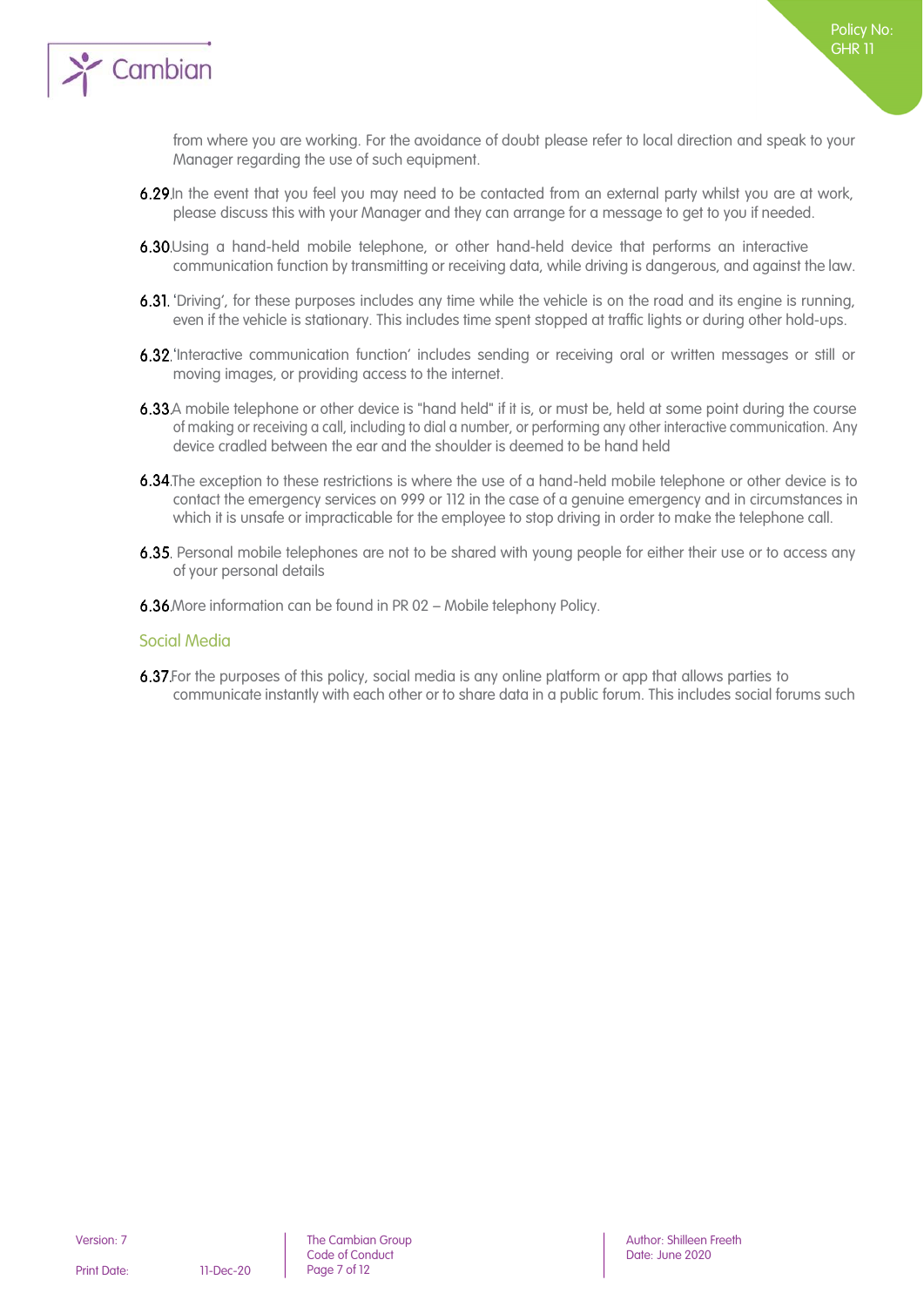

as Twitter, Facebook and LinkedIn. Social media also covers blogs and video and image-sharing websites such as YouTube and Zoom.

Policy No: **GHR 11** 

- 6.38. Employees should be aware that this list is not exhaustive and that there are many more examples of social media than can be listed here, and this is a constantly changing arena.
- 6.39 Employees are required to limit their use of social media to their own devices to their official rest breaks such as lunch break/times when they are not on duty.
- 6.40 Regardless of being on a break or active duty, employees should be mindful of the appropriateness of any websites/images they choose to view, and these should not be deemed as offensive to other colleagues or inappropriate for service users in the vicinity.
- 6.41. When accessing and using social media away from the workplace, employee should be aware that whilst they are not officially acting on behalf of the Company, the Company's reputation can be damaged if they are recognised as a Cambian employee.
- **6.42.** Any online profile (for example the name of a blog or a Twitter name) must not contain the Company's name or any identifier which could be linked to the Company or any of its subsidiary's.
- 6.43. Any communication that employees make through social media must not:
	- 6.43.1. Bring the Company into disrepute, for example by criticising or arguing with colleagues or perceived rivals;
	- 6.43.2. Making defamatory comments about individuals or other organisations or groups; or
	- 6.43.3. Posting images that are inappropriate or links to inappropriate content;
	- 6.43.4. Discussing Company information or future business plans that have not been communicated to the public;
	- 6.43.5. Breach copyright, for example by using someone else's images or written content without their permission;
	- 6.43.6. Do anything that could be considered discriminatory against, or bullying or harassment of, any individual, for example by: making offensive or derogatory comments relating to sex, gender reassignment, race (including nationality), disability, sexual orientation, religion or belief or age;
	- 6.43.7. Using social media to bully any other individual or
	- 6.43.8. Posting images that are discriminatory, offensive, sexually explicit, or links to any such content.

#### Smoking

- 6.44. The health, safety and welfare of the Company's employees, contractors, and anyone else directly affected by its operations are of prime importance. The Company conforms to the requirements of the smoke-free legislation.
- 6.45. This policy is applicable to all employees regardless of seniority, as well as any contractors who undertake activities on behalf of the Company and any visitors to Company premises.
- **6.46.** Staff members are not permitted to provide young people with cigarettes, purchase them on their behalf or give "lighters" to young people.
- 6.47. Smoking is prohibited within Company premises except in certain designated outside areas. Employees may smoke only in these designated areas. Children's homes do not have such designated areas. Staff are not permitted to smoke in the grounds of these sites, you should also avoid smoking in groups or pairs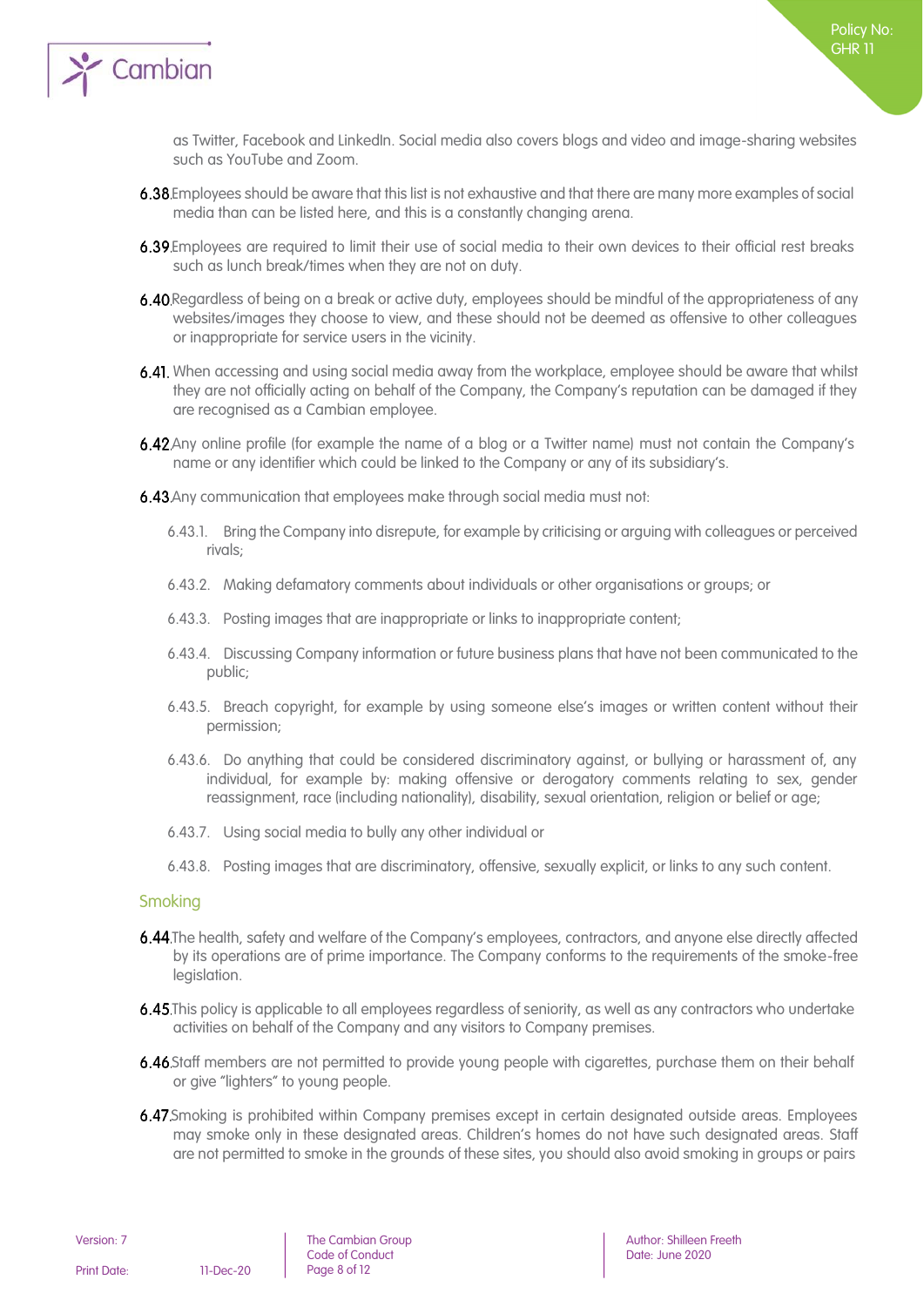

near children's homes. Staff members should never smoke in front of a young person or carry smoking equipment in sight of a child.

- 6.48. The organisation provides receptacles for smokers to dispose of cigarette butts and other smoking waste at all outside locations where smoking is allowed. If in doubt please check this before you commence.
- 6.49 Although E-cigarettes fall outside of the scope of smoke free legislation, the Company will apply the same rules to E-Cigarettes as cigarettes.
- 6.50 Any employee who would like to give up smoking is encouraged to contact the NHS smoking helpline or visit their GP for further advice and guidance.
- 6.51. More information can be found in GHR 38 Smoking Policy

#### Alcohol and substance mis-use

- 6.52. The health, safety and welfare of the Company's employees, contractors, and anyone else directly affected by its operations are of prime importance, the Company will therefore take all steps to eliminate the risk of injuries or incidents occurring due to individuals suffering from the effects of alcohol or substance abuse.
- 6.53. This policy applies to all employees and all individuals entering Company premises.
- **6.54.** The Company expressly prohibits the drinking of alcohol at any time in the workplace or on Company business.
- 6.55. The Company expressly prohibits the use of any illegal drugs (including psychoactive substances, including those formerly known as "legal highs") or any prescription drugs that have not been prescribed for the user.
- **6.56** Employees are reminded that It is a criminal offence to be in possession of, use or distribute an illicit substance and to produce, supply or possess with intent to supply psychoactive substances.
- 6.57 If any such incidents take place on Company premises, in Company vehicles or at a Company function, they will be regarded as serious, will be subject to a full investigation, and may lead to disciplinary action and subsequently be reported to the relevant authority.
- 6.58. The Company will take all reasonable measures to prevent employees from carrying out any work-related activities if they are considered to be under the influence of drugs or alcohol.
- 6.59 No employee, contractor or visitor to Company premises shall:
	- 6.59.1. Report or endeavour to report, for duty having consumed drugs or alcohol likely to render them unfit and /or unsafe for work;
	- 6.59.2. Consume or be under the influence of drugs or alcohol whilst on duty;
	- 6.59.3. Store drugs or alcohol in personal areas such as lockers, bags or desks;
	- 6.59.4. Attempt to sell or give drugs or alcohol to any other employee, service user or anyone connected with the Company.
- 6.60. Employees must inform their Manager of any prescribed medication that may have an effect on their ability to carry out their role safely, and must follow any instructions subsequently given.
- 6.61. Drugs that cause drowsiness must not be used at work.
- 6.62. Any employee suffering from a drug or alcohol dependency should declare this to their Manager. Information given will be treated in the strictest confidence. The Manager will provide reasonable assistance and support in helping the employee to seek professional help.

Print Date: 11-Dec-20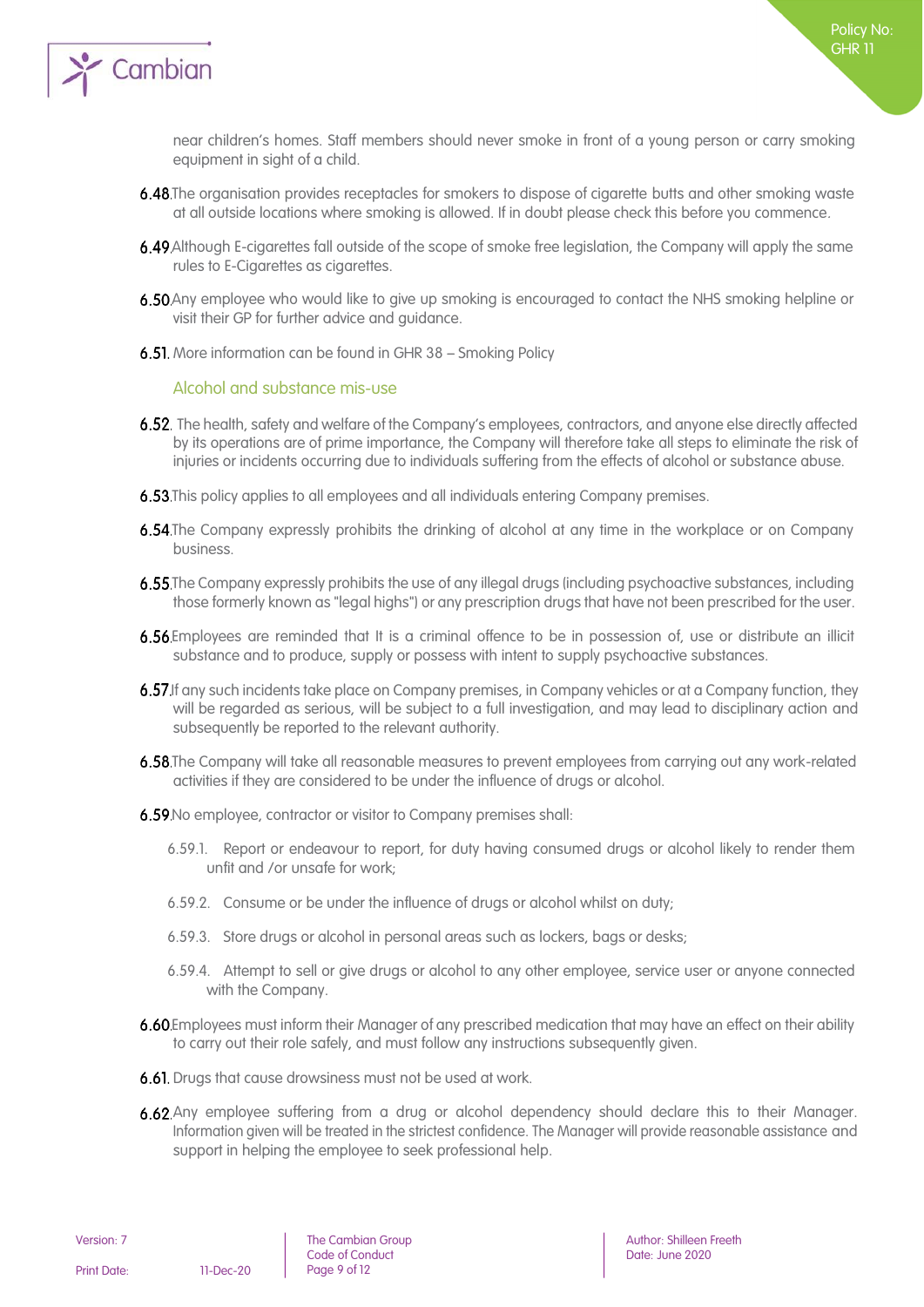

- 6.63 Failure to accept help or to accept /continue with any treatment for the dependency, will render the employee liable to normal disciplinary procedures.
- 6.64 More information can be found in GHR 12 Alcohol, Drugs and illegal substances.

Dress code and personal appearance of employees

Employees should read policy GHR 35 – dress Code and personal appearance of staff regarding appropriate dress code and fully understand what is expected of them under this policy.

#### Localised protocols

- 6.66. It is not possible or reasonable to provide a complete list of issues that would be considered a breach of the Company's code of conduct, it is therefore important that employees make themselves fully aware of what is expected of them in the locations they work. This includes any temporary or permanent relocation to another site.
- **6.67** Employees must make every effort to consider their daily actions and omissions, considering the impact that this could have on colleagues and service users.
- **6.68** Employees are required to ensure that they familiarise themselves regularly with all briefings/memos/circulations and information sources relevant to their place of work.

#### Personal belongings

- 6.69.All personal items brought into the work place should be locked away securely. Special considerations must be given to items that could cause significant harm if they fell into the possession of a service user such as, car keys, cash, mobile phones, medication etc.
- 6.70. The loss of any such personal items should be reported immediately to a Manager. Any act of carelessness that results in an incident could render the employee liable to disciplinary procedures.

#### Company Policy & Procedure

6.71. All employees, regardless of seniority have a responsibility to ensure they read and fully understand the Company's policies and procedures. If they have any questions, they should seek clarity from their Manager or a member of the HR team. The guidance outlined in this policy is not intended to be exhaustive and employees should conduct themselves in a professional manner at all times and in line with the Company's standards and expectations alongside local directives at their place of work. Employees are expected to follow any reasonable request from their Manager and failure to do so could result in a formal disciplinary process.

#### Professional Boundaries

- 6.72.As our workforce are operating in a position of trust It is imperative that all staff maintain professional boundaries with both colleagues and the young people in our care.
- 6.73 It is important that staff members do not share detailed or sensitive information regarding their personal life with the young people. It is strictly forbidden for any child or young adult to be taken to a staff member's house or a social gathering involving a staff member or their friends or family. It is never appropriate for a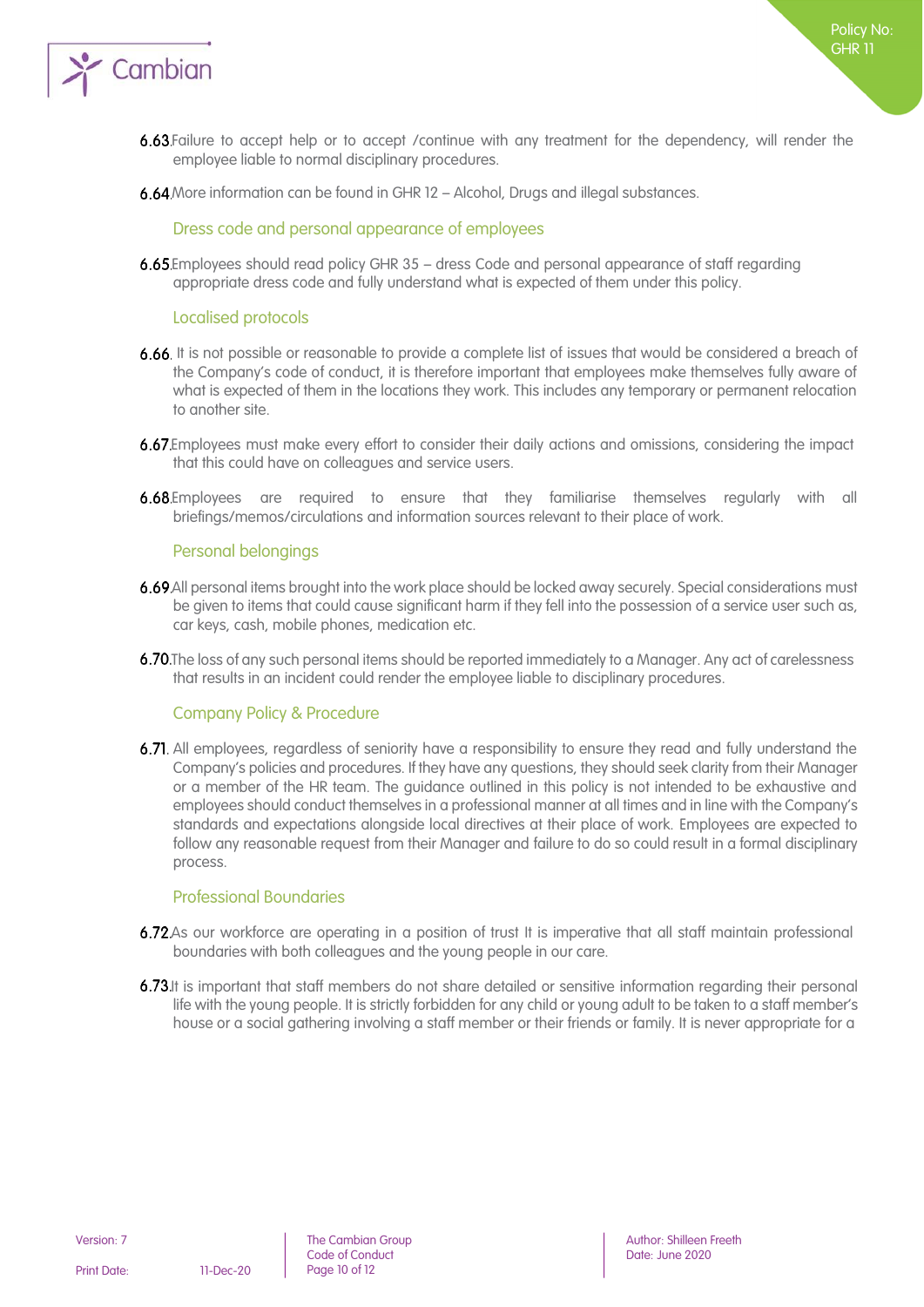

staff member to introduce a child or young adult to any personal acquaintances in the community or via any means including interactive media platforms.

Policy No: GHR 11

- 6.74 It is important that staff members do not take their own children to our services or share any information associated to the young people in our care to external parties.
- 6.75 Staff should not share images of young people outside of the organisation or take photographs of them on personal mobile telephones.
- 6.76. We do not permit staff members to be linked to any of the young people in our care on social media, including post-employment.
- 6.77 it is important that staff members do not engage in "fun fighting" or "horseplay" with the young people in our care.
- 6.78 Staff members are not permitted to provide the young people with gifts or receive gifts from young people. Staff can make anonymous donations or equipment to services with approval of the Registered Manager.

### <span id="page-11-0"></span>7. Standard Forms, Letters and Relevant Documents

7.1. Staff should be aware that although the Code of Conduct provides guidance it is not a stand-alone document and staff should ensure that they must also comply with all company policies and procedures.